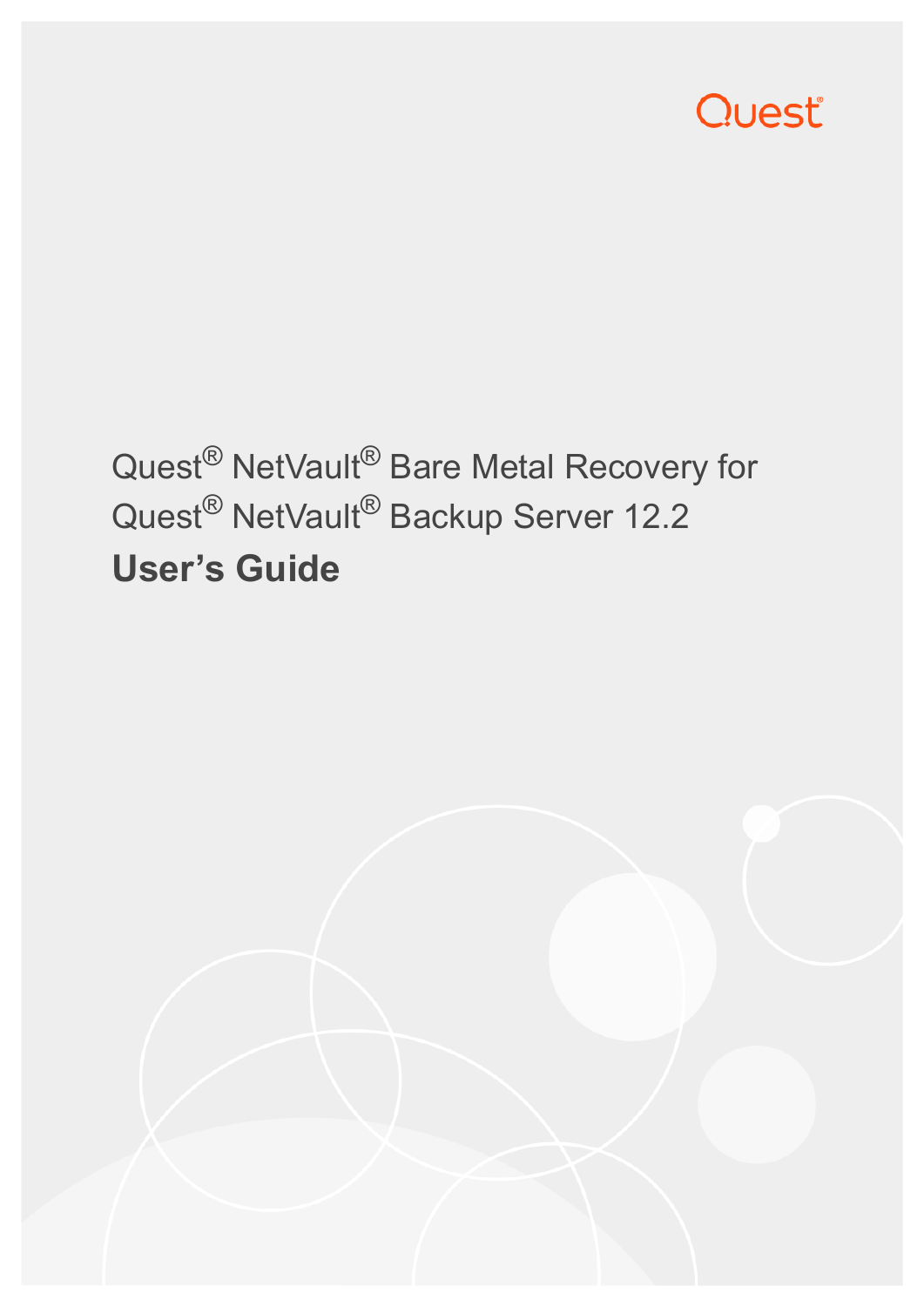#### **© 2019 Quest Software Inc.**

#### **ALL RIGHTS RESERVED.**

This guide contains proprietary information protected by copyright. The software described in this guide is furnished under a software license or nondisclosure agreement. This software may be used or copied only in accordance with the terms of the applicable agreement. No part of this guide may be reproduced or transmitted in any form or by any means, electronic or mechanical, including photocopying and recording for any purpose other than the purchaser's personal use without the written permission of Quest Software Inc.

The information in this document is provided in connection with Quest Software products. No license, express or implied, by estoppel or otherwise, to any intellectual property right is granted by this document or in connection with the sale of Quest<br>Software products. EXCEPT AS SET FORTH IN THE TERMS AND CONDITIONS AS SPECIFIED IN THE LICENSE<br>A EXPRESS, IMPLIED OR STATUTORY WARRANTY RELATING TO ITS PRODUCTS INCLUDING, BUT NOT LIMITED TO, THE IMPLIED WARRANTY OF MERCHANTABILITY, FITNESS FOR A PARTICULAR PURPOSE, OR NON-INFRINGEMENT. IN NO EVENT SHALL QUEST SOFTWARE BE LIABLE FOR ANY DIRECT, INDIRECT, CONSEQUENTIAL, PUNITIVE, SPECIAL OR INCIDENTAL DAMAGES (INCLUDING, WITHOUT LIMITATION, DAMAGES FOR LOSS OF PROFITS, BUSINESS<br>INTERRUPTION OR LOSS OF INFORMATION) ARISING OUT OF THE USE OR INABILITY TO USE THIS DOCUMENT, EVEN IF QUEST SOFTWARE HAS BEEN ADVISED OF THE POSSIBILITY OF SUCH DAMAGES. Quest Software makes no representations or warranties with respect to the accuracy or completeness of the contents of this document and reserves the right to make changes to specifications and product descriptions at any time without notice. Quest Software does not make any commitment to update the information contained in this document.

If you have any questions regarding your potential use of this material, contact:

Quest Software Inc. Attn: LEGAL Dept. 4 Polaris Way Aliso Viejo, CA 92656

Refer to our website [\(https://www.quest.com](https://www.quest.com)) for regional and international office information.

#### **Patents**

Quest Software is proud of our advanced technology. Patents and pending patents may apply to this product. For the most current information about applicable patents for this product, please visit our website at [https://www.quest.com/legal.](https://www.quest.com/legal)

#### **Trademarks**

Quest, the Quest logo, NetVault, and NetVault SmartDisk are trademarks and registered trademarks of Quest Software Inc. For a complete list of Quest marks, visit<https://www.quest.com/legal/trademark-information.aspx>. All other trademarks and registered trademarks are property of their respective owners.

#### **Legend**

- **WARNING: A WARNING icon indicates a potential for property damage, personal injury, or death.**
- **CAUTION: A CAUTION icon indicates potential damage to hardware or loss of data if instructions are not followed.** Ţ
- **IMPORTANT NOTE**, **NOTE**, **TIP**, **MOBILE**, or **VIDEO:** An information icon indicates supporting information.f.

NetVault Bare Metal Recovery for NetVault Backup Server User's Guide Updated - April 2019 Software Version - 12.2 VOG-103-12.2-EN-01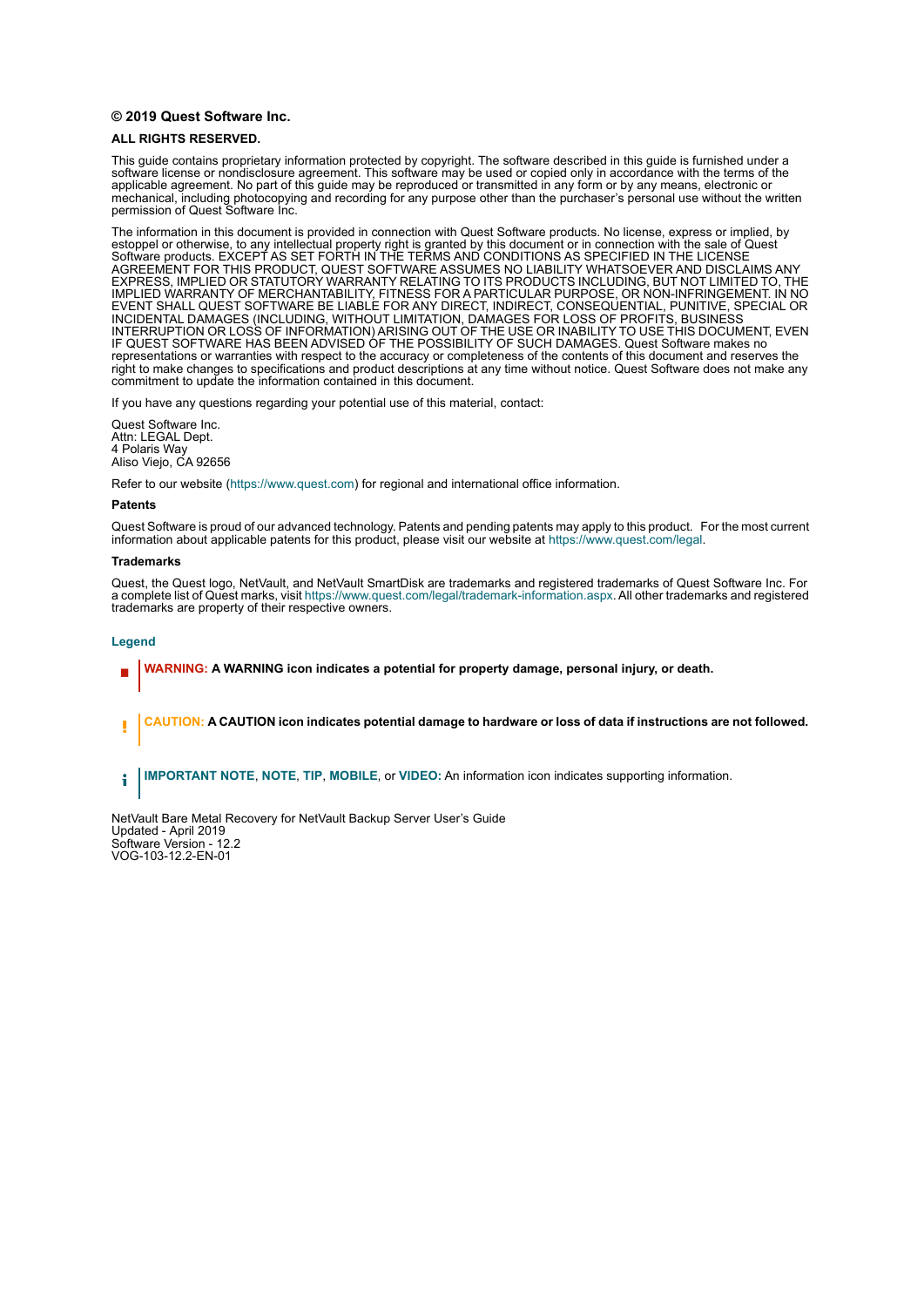### **Contents**

| Introducing NetVault Bare Metal Recovery for NetVault Backup Server  4      |  |
|-----------------------------------------------------------------------------|--|
| About NetVault Bare Metal Recovery for NetVault Backup Server  4            |  |
|                                                                             |  |
|                                                                             |  |
|                                                                             |  |
|                                                                             |  |
|                                                                             |  |
|                                                                             |  |
|                                                                             |  |
|                                                                             |  |
|                                                                             |  |
|                                                                             |  |
|                                                                             |  |
|                                                                             |  |
|                                                                             |  |
|                                                                             |  |
|                                                                             |  |
|                                                                             |  |
|                                                                             |  |
|                                                                             |  |
|                                                                             |  |
| Performing a restore in which Disk Numbers are different from the backup 13 |  |
| Booting into NetVault Bare Metal Recovery for NetVault Backup Server 14     |  |
|                                                                             |  |
|                                                                             |  |
|                                                                             |  |
|                                                                             |  |
|                                                                             |  |
|                                                                             |  |
|                                                                             |  |
|                                                                             |  |
|                                                                             |  |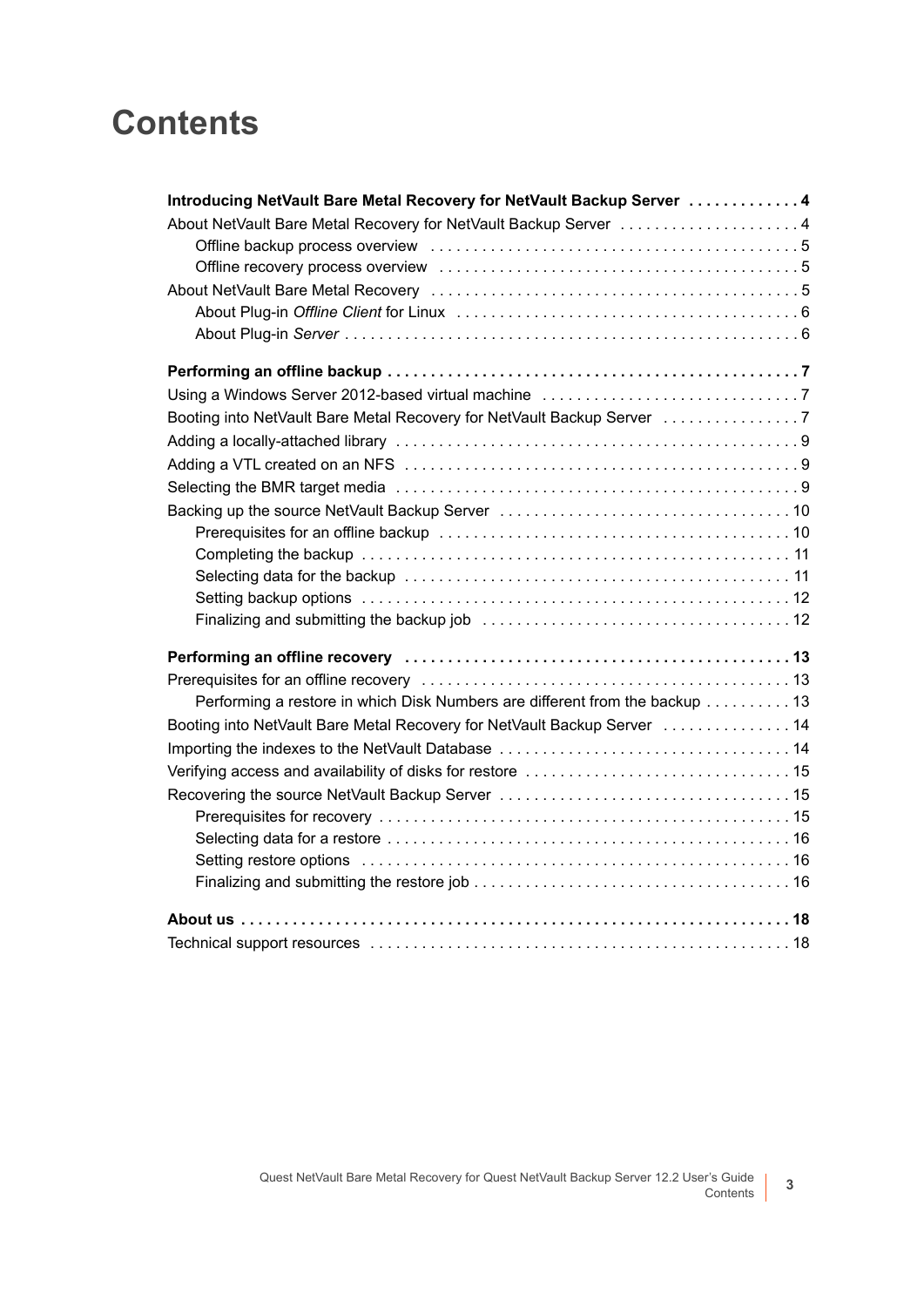# <span id="page-3-0"></span>**Introducing NetVault Bare Metal Recovery for NetVault Backup Server**

- **•** [About NetVault Bare Metal Recovery for NetVault Backup Server](#page-3-1)
- **•** [About NetVault Bare Metal Recovery](#page-4-2)

# <span id="page-3-1"></span>**About NetVault Bare Metal Recovery for NetVault Backup Server**

Quest<sup>®</sup> NetVault<sup>®</sup> Bare Metal Recovery for Quest<sup>®</sup> NetVault<sup>®</sup> Backup Server is a specially packaged version of NetVault Bare Metal Recovery that provides offline bare metal protection for NetVault Backup Servers running on x86/x86-64-based operating systems that use locally-attached tape-based devices. The bare metal recovery (BMR) image of the NetVault Backup Server is taken by a CD that is preloaded with a NetVault Backup Server, the Plug-in *Server*, and the **drdaemon** process. The BMR image can then be transferred to a direct-attached tapebased library or standalone tape drive for recovery in case disaster recovery is needed for the NetVault Backup Server.

NetVault Bare Metal Recovery for NetVault Backup Server:

- **•** Provides a backup of the server; it does not provide access to network-related functionality such as support for the Manage Clients page and its features.
- **•** Supports the use of a virtual tape library (VTL) that was created on a Network File System (NFS). For information about creating a Linux-based NFS mount, see your Linux documentation. For information about creating the VTL, see the *Quest NetVault Backup Administrator's Guide*.
- **•** Uses version 7 of Red Hat Enterprise Linux (RHEL), CentOS, and Quest GigaOS.
- **•** Does *not* support shared VTLs (SVTLs) or NetVault SmartDisk®.
- **IMPORTANT:** The preloaded NetVault Backup Server uses NetVault Backup 11.4.5; however, this preloaded ÷ version of the NetVault Backup Server can protect and recover NetVault Backup Servers and Heterogeneous Clients using NetVault Backup v8.2.2 and later.

**4**

**1**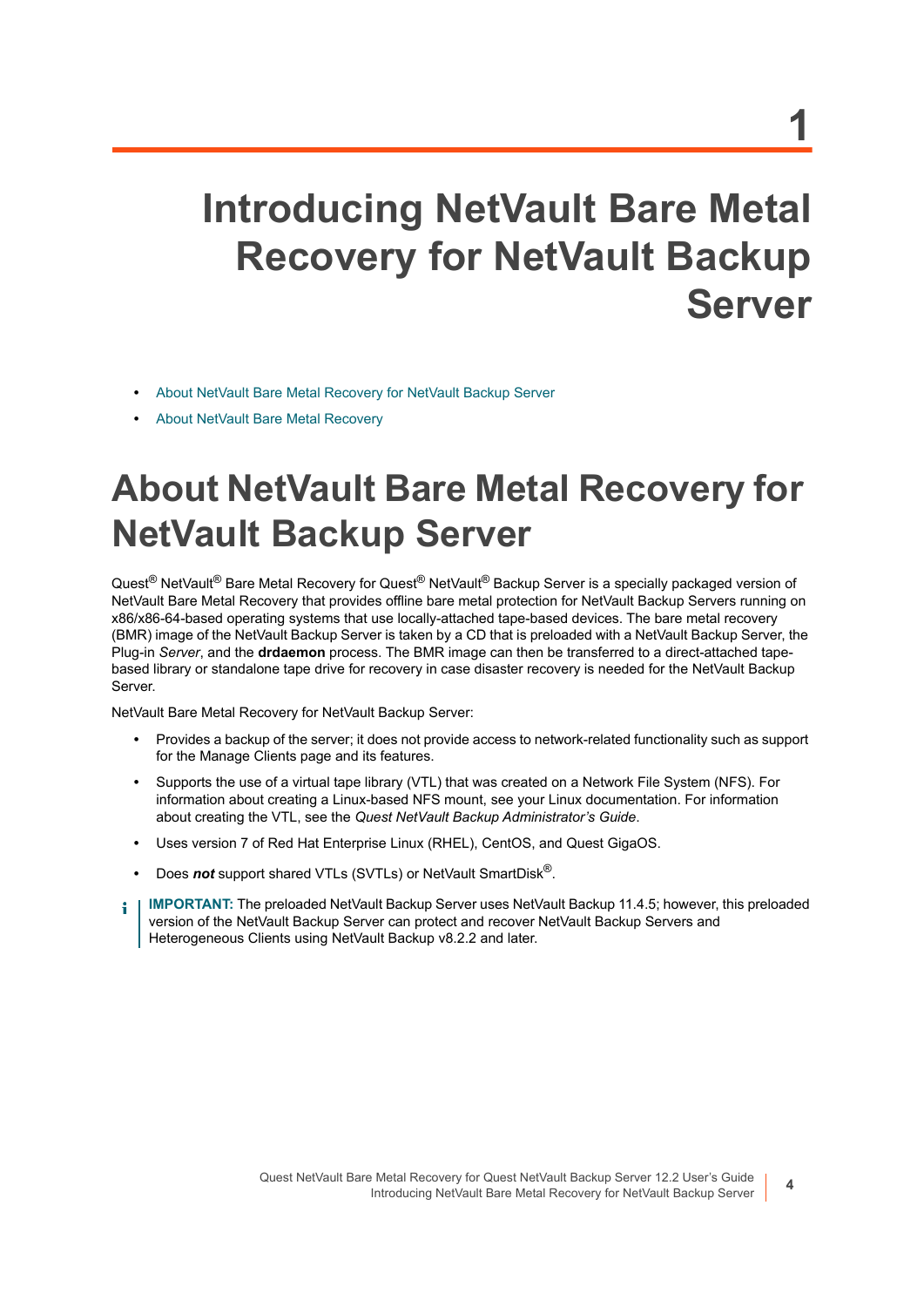### <span id="page-4-0"></span>**Offline backup process overview**

Offline backup of a NetVault Backup Server for bare metal recovery is achieved by performing the following:

- **•** Using the NetVault Bare Metal Recovery for NetVault Backup Server CD to boot the machine.
- **•** Verifying that the NetVault Backup web-based user interface (WebUI) and drdaemon process are started separately.
- **•** From the NetVault Backup WebUI, detecting and adding a locally-attached device.
- **•** Selecting the dedicated media for backup.
- **•** Creating and submitting the backup job.

For more information, see [Performing an offline backup.](#page-6-3)

### <span id="page-4-1"></span>**Offline recovery process overview**

Offline bare metal recovery of a NetVault Backup Server is achieved by performing the following steps:

- **•** Using the NetVault Bare Metal Recovery for NetVault Backup Server CD to boot the target machine.
- **•** Verifying that the NetVault Backup WebUI and drdaemon process are started separately.
- **•** Detecting and adding a locally-attached tape library or standalone tape drive.
- **•** Scanning and importing the DR target media that contains the backup index to rebuild the NetVault Database.
- **•** Verifying that the targeted disk is available.
- **•** Creating and submitting the restore job.

For more information, see [Performing an offline recovery](#page-12-3).

# <span id="page-4-2"></span>**About NetVault Bare Metal Recovery**

NetVault Bare Metal Recovery is an integrated bare metal recovery solution capable of recovering an entire system including the operating system (OS), applications, system settings, partition information, and data for any supported NetVault Backup Client. NetVault Bare Metal Recovery provides bare metal recovery with either offline (cold) backups or online (hot) backups.

NetVault Bare Metal Recovery integrates with NetVault Backup. NetVault Bare Metal Recovery includes two key components, or plug-ins, each of which provides its own form of disaster recovery backup, and a third component that serves as a basic OS that is used to prepare a target Disaster Recovery (DR) Client for backup and restore.

NetVault Bare Metal Recovery includes the following technical components:

- **Plug-in** *Server*
- **Plug-in** *Offline Client* **for x86/x86-64 Clients**

The following topics briefly describe these components.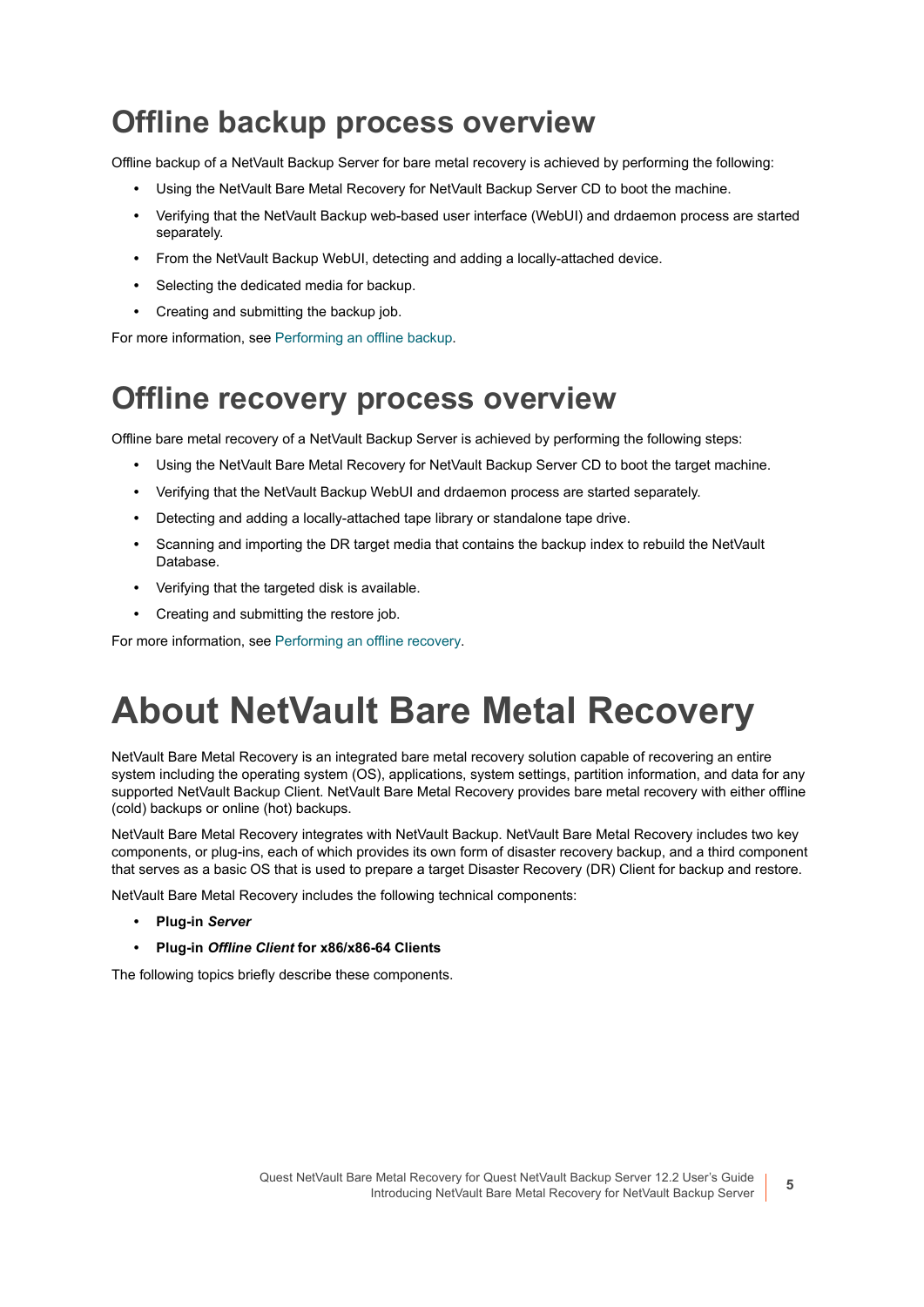### <span id="page-5-0"></span>**About Plug-in** *Offline Client* **for Linux**

The **Plug-in** *Offline Client* **for Linux** implements a **block-by-block** backup and restore technique to recover a system fully. This block-by-block operation takes the system offline and makes it unavailable. This process is done to either:

- **Backup**: An *Offline Backup* backs up all aspects of a system OS, applications, system settings, and so on. This process is ideal for new systems that have been configured for use.
- **Restore**: An *Offline Restore* recovers a machine even if it has no functional OS to a previously configured state.

The Plug-in *Offline Client* includes a component known as **VaultOS**. The VaultOS is a minimal OS that is used to boot a target disaster recovery client system to prepare it for either backup or restore. This minimal OS starts the target client, loads all applicable device drivers, and leaves its hard drive in a state suitable for either backup or restore.

### <span id="page-5-1"></span>**About Plug-in** *Server*

The **Plug-in** *Server* resides on the NetVault Backup Server and enables backup and recovery of a target client's data by using the **Plug-in** *Offline Client*.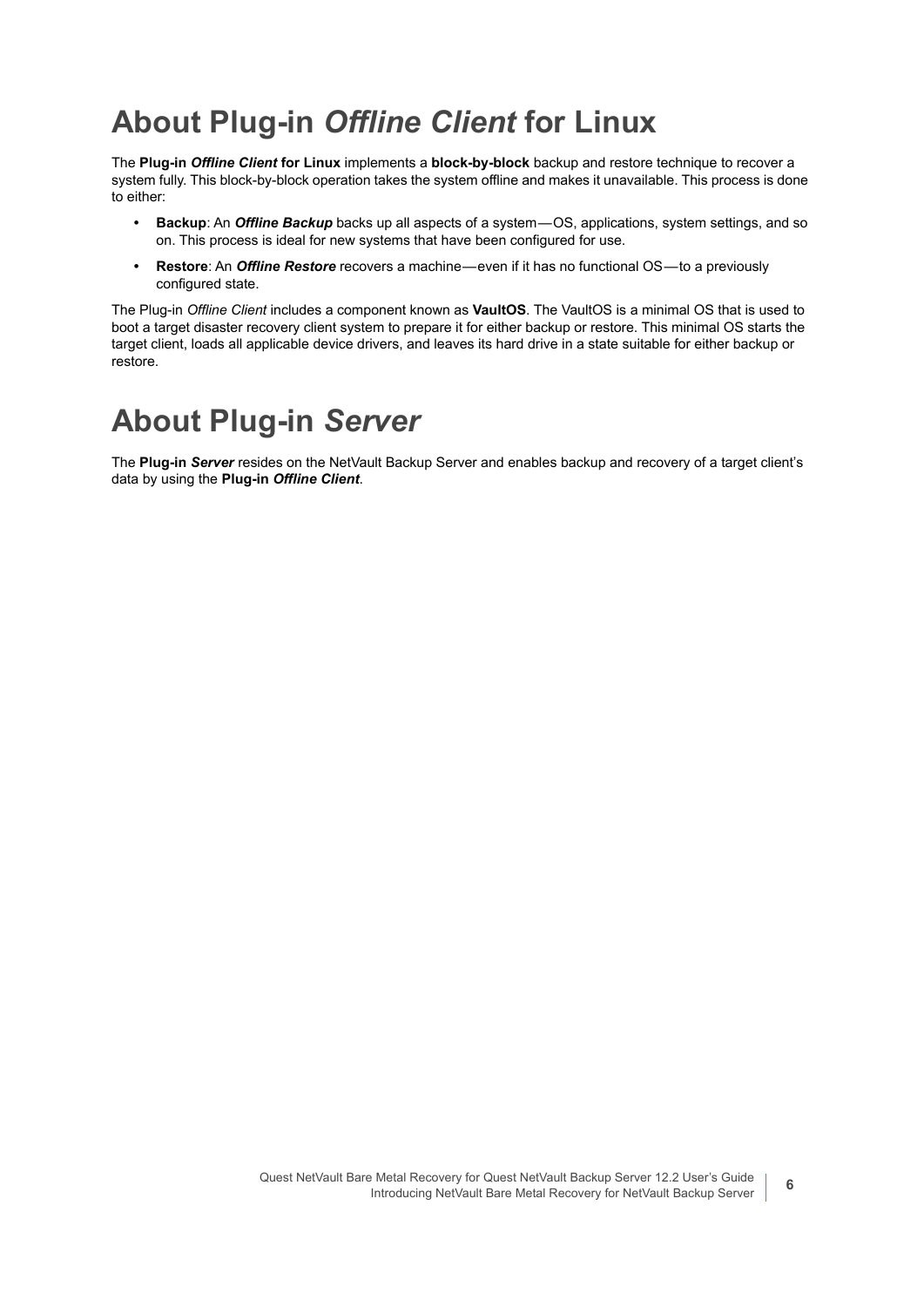# <span id="page-6-3"></span>**Performing an offline backup**

- <span id="page-6-0"></span>**•** [Booting into NetVault Bare Metal Recovery for NetVault Backup Server](#page-6-2)
- **•** [Adding a locally-attached library](#page-8-0)
- **•** [Adding a VTL created on an NFS](#page-8-1)
- **•** [Selecting the BMR target media](#page-8-2)
- **•** [Backing up the source NetVault Backup Server](#page-9-0)

# <span id="page-6-5"></span><span id="page-6-1"></span>**Using a Windows Server 2012-based virtual machine**

If your VMware virtual machine (VM) is based on Windows Server 2012 or 2012 R2, update the VMware configuration file to use the E1000 adapter.

1 Locate and open the VMware configuration file.

This file is located in the directory where you created the virtual machine. For example, C:\Documents and Settings\My Documents\My Virtual Machines\*<machine>*\\*.vmx.

- 2 Locate the E100OE entry, and change it to E1000.
- 3 Save and close the .vmx file.

# <span id="page-6-6"></span><span id="page-6-2"></span>**Booting into NetVault Bare Metal Recovery for NetVault Backup Server**

Before you perform an offline backup of the NetVault Backup Server, create a NetVault Bare Metal Recovery for NetVault Backup Server CD and boot from it.

- <span id="page-6-4"></span>1 Burn the **".iso"** file for the NetVault Bare Metal Recovery for NetVault Backup Server onto a blank CD.
- 2 Use the CD created in [Step 1](#page-6-4) to boot the server; if connected through a USB port, the port must use the 3.0 protocol or earlier.
	- **IMPORTANT:** Unless there is a Dynamic Host Configuration Protocol (DHCP) Server in your f. environment, drdaemon requires a static IP address to communicate with the NetVault Backup Server. If there is no DHCP Server, set the IP address manually.

If you are running multiple NetVault Bare Metal Recovery instances for NetVault Backup Server simultaneously, stopping the NetVault Service on one instance can cause the service of the other instances to stop if the host names are identical. To avoid this conflict, press the **Tab** key at the VaultOS client boot prompt to interrupt the boot routine, and enter a unique host name for each instance by using the kernel argument, for example, "hostname=samplehost1."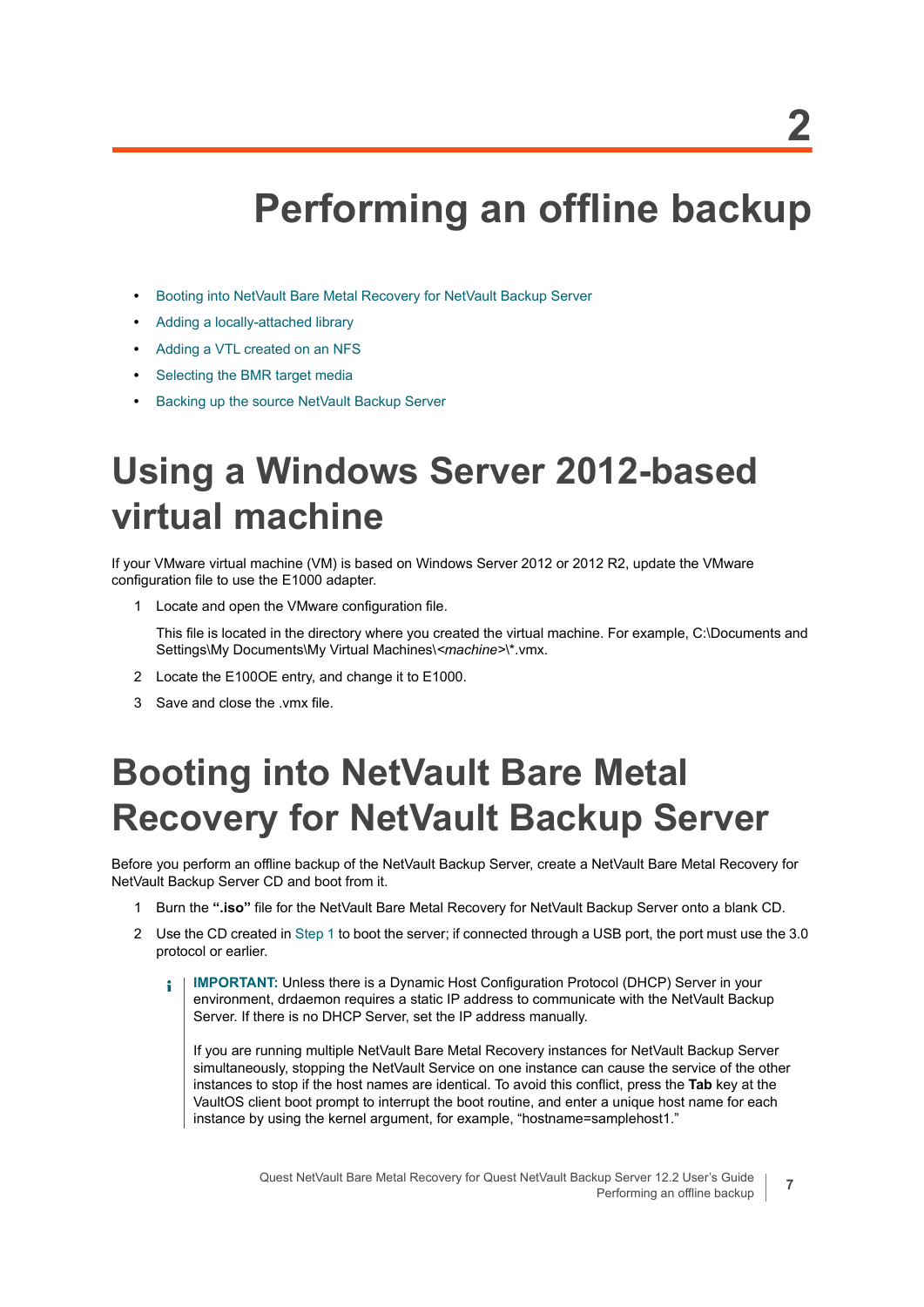A series of dialog boxes appear as various applications are loaded to system memory. The initial load sequence may take several minutes, during which time the screen may appear blank.

By default, the system uses DHCP for the Internet Protocol version 4 (IPv4) and IPv6 settings. If you want to change the network settings, complete the following steps:

- a Double-click the **NetCFG** icon on the desktop.
- b When the **Network Connections** dialog box is displayed, select the connection that you want to change, and click **Edit**.

**IMPORTANT:** You can only use one active network interface during the backup and restore ÷ operation.

- c Click the **IPv4 Settings** tab, select **Manual** from the **Method** list, click **Add**, and enter the IP, netmask, and gateway addresses in the applicable fields. Leave the **DNS servers** field blank.
- d Click the **IPv6 Settings** tab, select **Manual** from the **Method** list, click **Add**, and enter the IP, prefix, and gateway addresses in the applicable fields. Leave the **DNS servers** field blank.
- e When you are finished, click **Save** to return to the **Network Connections** dialog box, and then click **Close**.
- 3 If you want to enable multipath support, perform the following steps:
	- a In the **NetVault Bare Metal Recovery Daemon** process terminal (command prompt), press **<Ctrl+C>** to stop the process.
	- b To open a new **NetVault Bare Metal Recovery Daemon** process terminal, double-click the **Terminal** icon on the desktop.
	- c At the command prompt, enter the following commands:

cd /vaultos\_file ./drdaemon -o mpath

**NOTE:** You can enter the **-o mpath** and **-p** *port\_number* options together.

The NetVault Bare Metal Recovery for NetVault Backup Server desktop includes the following icons. You can click these icons at any time to access various components.

**Table 1. Icons**

| <b>Icon</b> | <b>Description</b>                                                  |
|-------------|---------------------------------------------------------------------|
| N           | <b>NetVault Backup:</b> This icon starts the NetVault Backup WebUI. |
| $\clubsuit$ | <b>drdaemon:</b> This icon starts the drdaemon interface.           |

The next step is to detect and add the locally-attached tape library or standalone tape device through NetVault Backup. The following topics describe adding a library manually or using a VTL. For a detailed description, see the *Quest NetVault Backup Administrator's Guide*.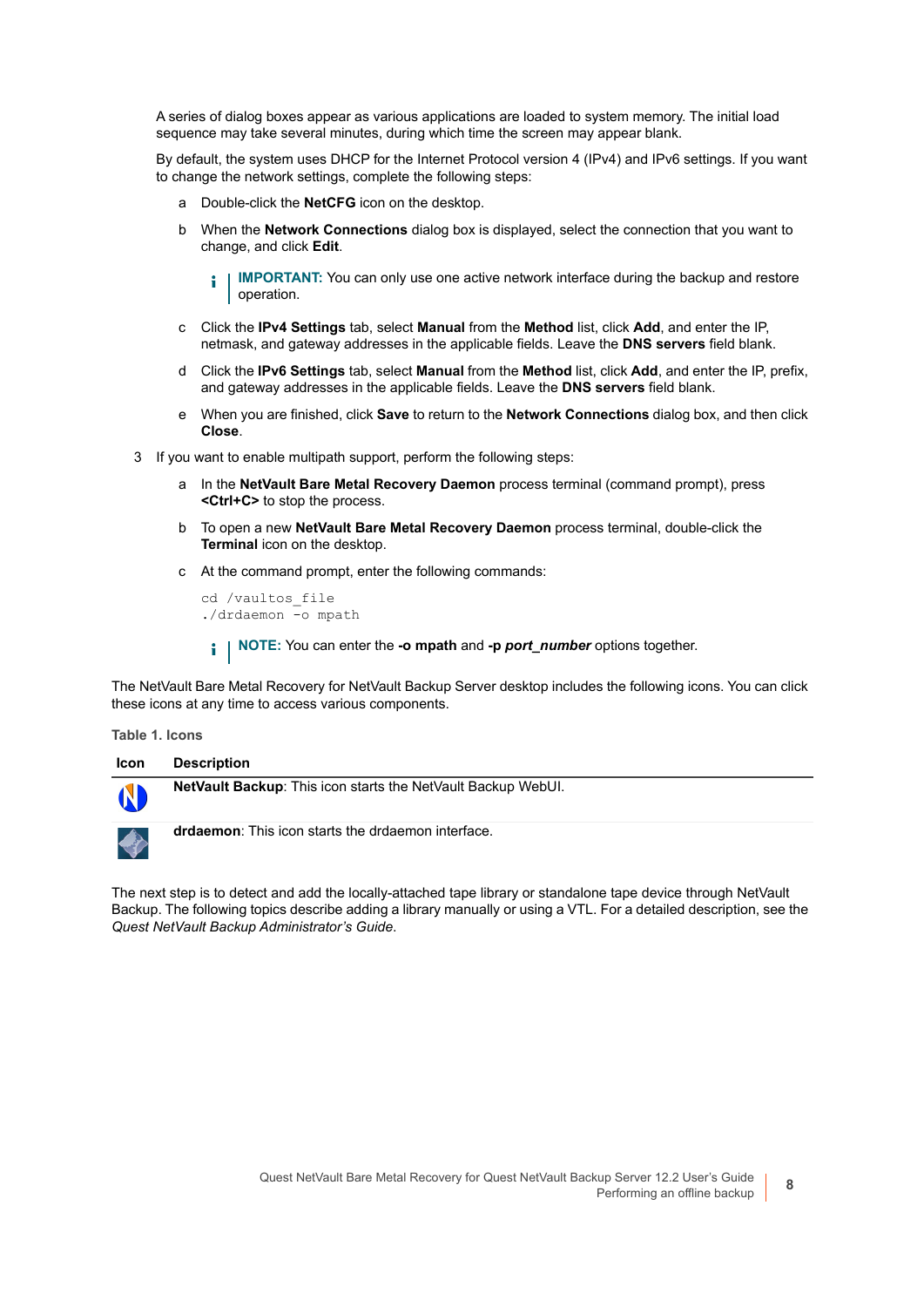# <span id="page-8-0"></span>**Adding a locally-attached library**

- 1 In the Navigation pane of the NetVault Backup WebUI, click **Manage Devices**, and then click **Add Device**.
- 2 Select the **Tape library/media changer** option, and click **Next**.
- 3 In the **NetVault Backup Clients** list, select the client that is physically connected to the target device. If the device is connected to multiple clients, select the client that you want to designate as the library controller.
- 4 To scan the selected client and list the attached devices, click **Next**.
- 5 In the **Choose library** table, select the device that you want to add, and click **Next**. After the tape drives are discovered and assigned to the appropriate storage bay, a message is displayed. To use the default configuration, no further action is required. You can exit the configuration wizard.

# <span id="page-8-1"></span>**Adding a VTL created on an NFS**

- 1 After NetVault Bare Metal Recovery for NetVault Backup Server has started, change to the **/usr/netvault/config** directory.
- 2 Open the **diskdevices.cfg** file, and locate the **[libraries]** stanza.
- 3 After the **[libraries]** stanza, enter the following line:

location=/nfs-mount-dir/library-name

4 Locate the **[drives]** stanza, and insert the following line:

location=/nfs-mount-dir/library-name/drives/1

5 If there are multiple drives, enter more lines after the **[drives]** stanza.

```
location=/nfs-mount-dir/library-name/drives/2
location=/nfs-mount-dir/library-name/drives/3
```
6 Save and close the file.

…

- 7 In the Navigation pane of the NetVault Backup WebUI, click **Manage Devices**, and then click **Add Device**.
- 8 Select the **Virtual tape library/media changer** and **Re-add previously generated virtual device** options, and click **Next**.
- 9 After the VTL that you previously added is displayed, add the drives as appropriate.

## <span id="page-8-2"></span>**Selecting the BMR target media**

The next step is to select a dedicated BMR target media for your backup. To create a Target Set, perform the following steps.

- 1 In the Navigation pane of the NetVault Backup WebUI, click **Create Backup Job**.
- 2 Next to **Target Storage**, click **Create New**.
- 3 Click **Device Selection**, and select the applicable device.
- 4 Click **Media Options**, select the applicable options; enter a user-defined label, for example, **BMRMedia**  string in the **Media Label** field.
- 5 Click **Media Sharing**, and select the applicable options.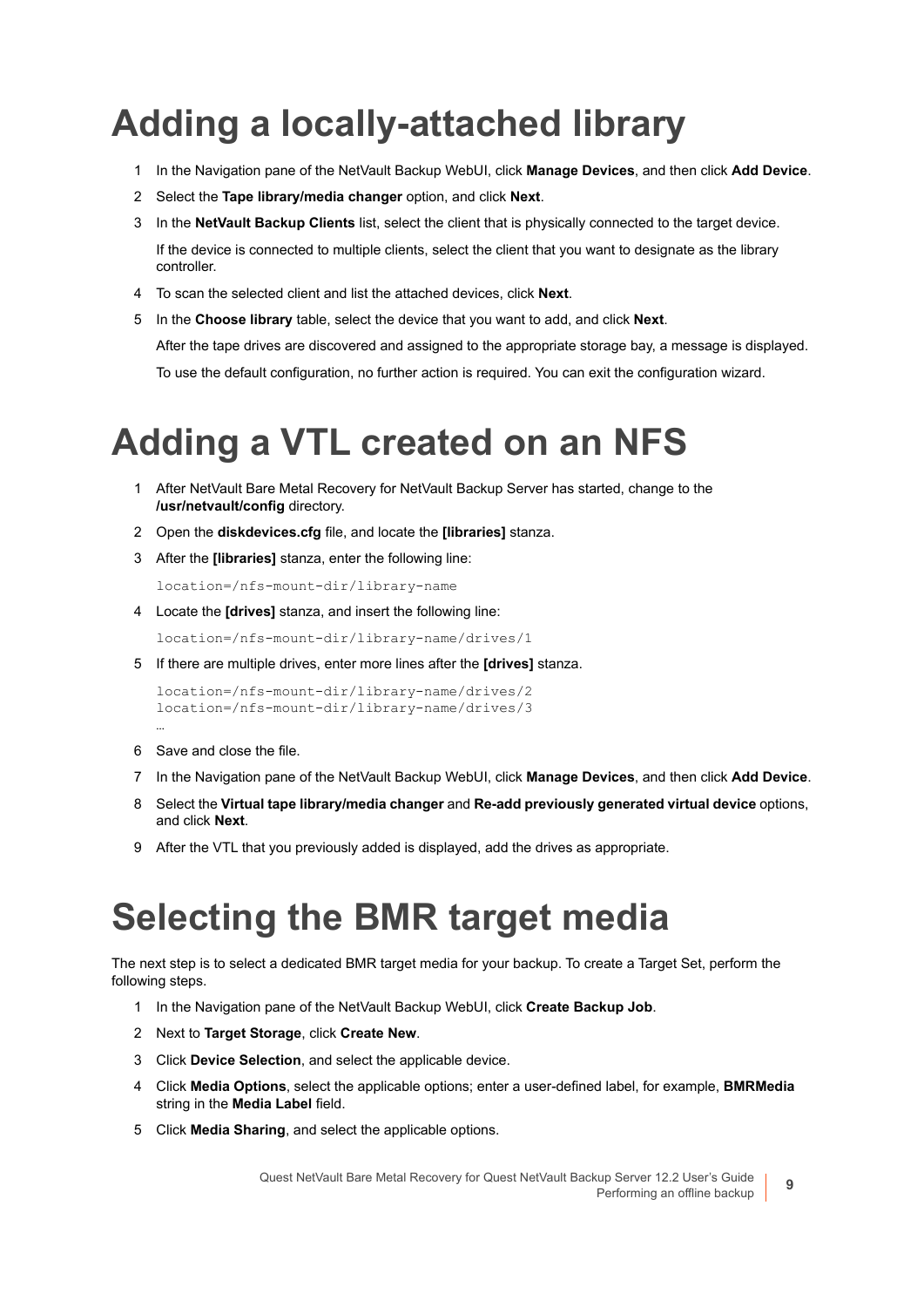6 Click **Save** to save the set, enter a name in the **Create New Set** dialog box, and click **Save**.

The name can contain alphanumeric and non-alphanumeric characters, but it cannot include non-English characters. On Linux, the name can have a maximum of 200 characters. On Windows, there is no length restriction. However, a maximum of 40 characters is recommended on all platforms.

# <span id="page-9-0"></span>**Backing up the source NetVault Backup Server**

To back up the server, complete steps outlined in the following topics.

- **•** [Prerequisites for an offline backup](#page-9-1)
- **•** [Completing the backup](#page-10-0)

### <span id="page-9-1"></span>**Prerequisites for an offline backup**

Before initiating a backup with the Plug-in *Server*, review the following topics for details on prerequisites that must be met.

**CAUTION: Even if there is no difference between the system devices in a backup and a restore, the**  п **order of the disks might be different. If the restored data is started without performing a rename, any data that exists on the disks is lost. To compare the information of the physical disk at backup and restore, note the** *Disk Geometry* **and** *Device Size* **at backup.**

### **Verifying Disk Geometry and Device Size**

Before backing up any portion of a NetVault Backup Server's hard drive, note the **Disk Size** and the **Disk Geometry** of the selected drive. If these items are not accounted for, a restore might fail.

#### **Example of how to note the Drive Disk Size and Disk Geometry**

A Client drive is divided into three partitions. The primary partition is 10 gigabytes (GB), the first logical partition is 7 GB and the second is 3 GB. A backup of the first logical partition is performed with the Plug-in *Server*. On restore of the system after a hard drive failure, if the first logical partition was restored, it must be restored to the proper partition — the first logical partition — or the restore fails.

- 1 Open the **NetVault Backup Selections** page, and double-click the NetVault Backup Server the system containing the Plug-in Server-to open it.
- 2 Open the Plug-in *Server* by double-clicking it.
- 3 Double-click the **self** node displayed under the plug-in to reveal the disks contained within.
- 4 To determine the Disk Geometry, click the applicable disk, and select **Disk Geometry** from the context menu.

The **Display Device Geometry** dialog box displays details about the partition structure of the selected disk.

- **Partitions**: Each individual partition is listed here by number and the partition type.
- **▪ Active**: Displays the current state of the partition, "Yes" or "No."
- **Start Cyl**: Displays the origination point (cylinder) for the various partitions.
- **End Cyl:** Displays the partition's endpoint (cylinder).
- **Size:** Displays the size of each partition.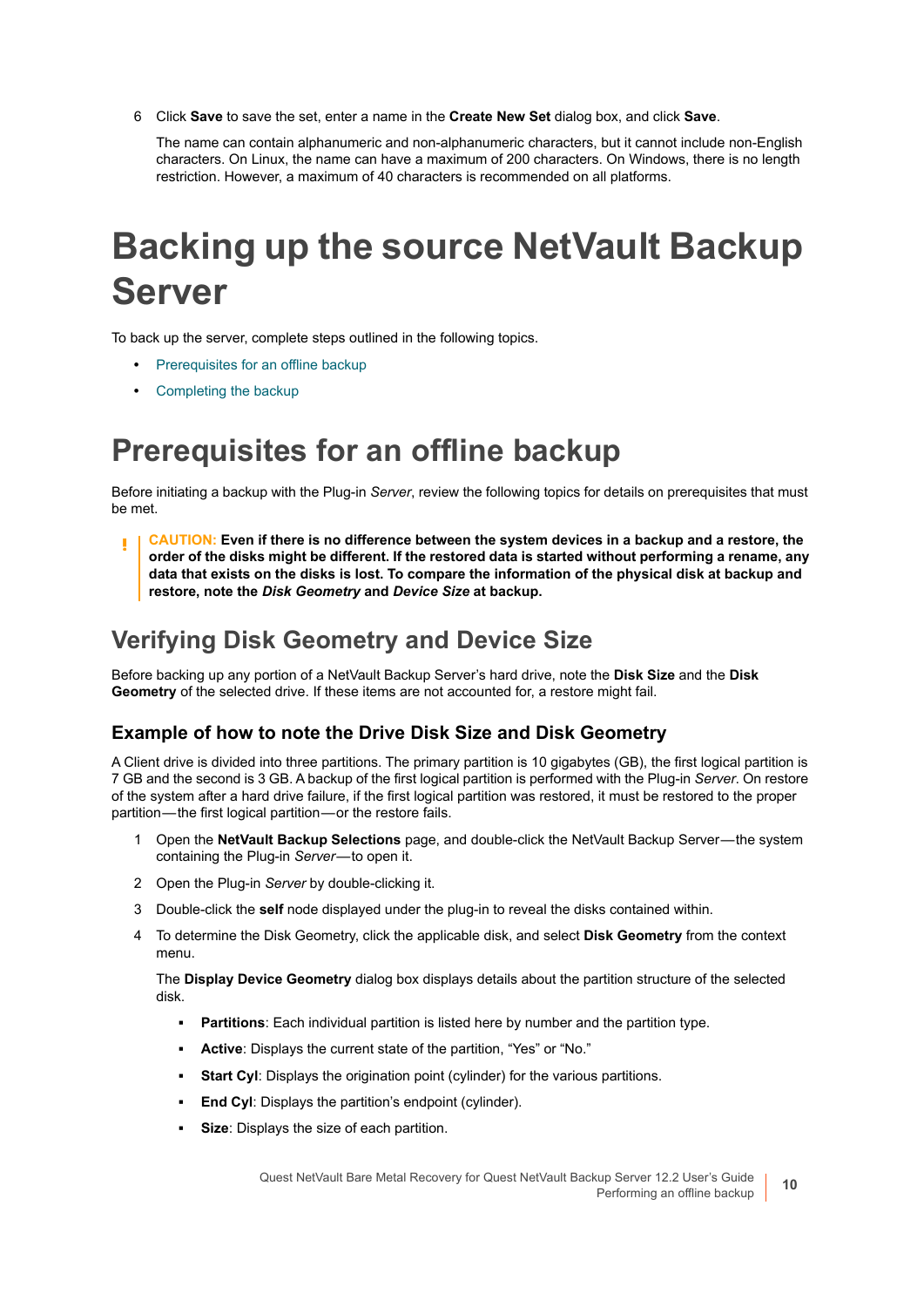- **▪ Type**: Displays the type of partition.
- 5 With this information noted, click **OK**.
- 6 To determine the overall size of a disk, click the applicable disk, and select **Disk Size** from the context menu.

The **Device Size** dialog box displays details about the size of the selected disk.

- **▪ Device**: The number and type of the disk.
- **▪ Size**: The size of the selected disk.
- 7 With this information noted, click **OK**.

### <span id="page-10-0"></span>**Completing the backup**

You are now ready to perform a backup of the NetVault Backup Server. The procedure for performing backups includes the steps outlined in the following topics:

- **•** [Selecting data for the backup](#page-10-1)
- **•** [Setting backup options](#page-11-0)
- **•** [Finalizing and submitting the backup job](#page-11-1)

### <span id="page-10-1"></span>**Selecting data for the backup**

You must use sets — Backup Selection Set, Backup Options Set, Schedule Set, Target Set, and Advanced Options Set- to create a backup job. For more information, see the *Quest NetVault Backup Administrator's Guide*.

- **TIP:** To use an existing set, click **Create Backup Job**, and select the set from the **Selections** list. $\mathbf{i}$ 
	- 1 In the Navigation pane, click **Create Backup Job**.

You can also start the wizard from the Guided Configuration link. In the Navigation pane, click **Guided Configuration**. On the **NetVault Configuration Wizard** page, click **Create backup jobs**.

2 In **Job Name**, specify a name for the job.

Assign a descriptive name that lets you easily identify the job when monitoring its progress or restoring data. The job name can contain alphanumeric and non-alphanumeric characters, but it cannot include non-English characters. On Linux, the name can have a maximum of 200 characters. On Windows, there is no length restriction. However, a maximum of 40 characters is recommended on all platforms.

- 3 Next to the **Selections** list, click **Create New**.
- 4 Double-click the Plug-in *Server*, labeled "**VaultDR APM**," to open it.
- 5 When the **self** node is displayed, double-click it to display all disk device information for this NetVault Backup Server.

You can open disks by double-clicking them. Individual partitions are displayed and made available for selection to back up.

- 6 Select a single disk, all disks, all partitions, or a single partition of each disk to back up.
- 7 Click **Save**, enter a name in the **Create New Set** dialog box, and click **Save**.

The name can contain alphanumeric and non-alphanumeric characters, but it cannot include non-English characters. On Linux, the name can have a maximum of 200 characters. On Windows, there is no length restriction. However, a maximum of 40 characters is recommended on all platforms.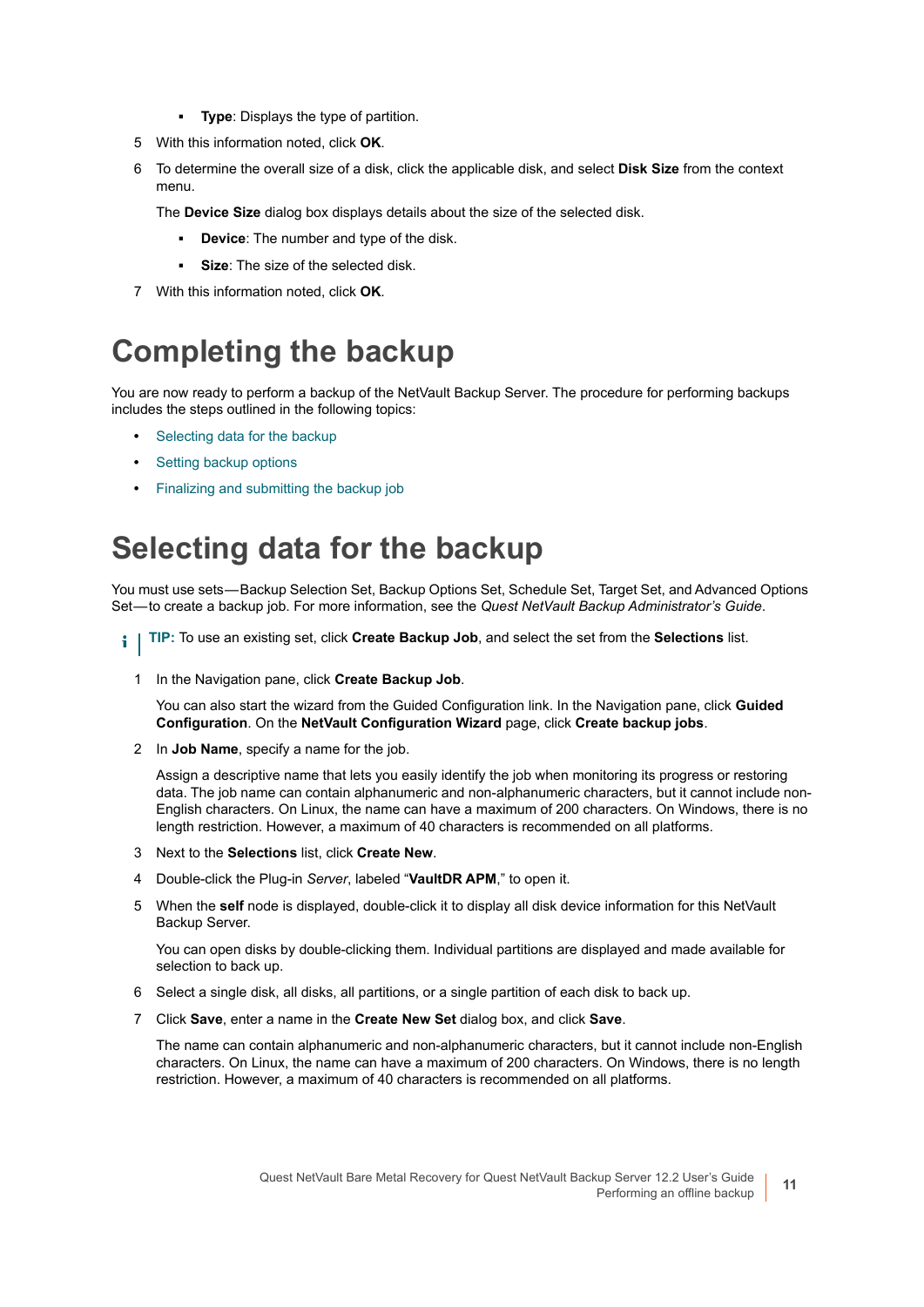### <span id="page-11-0"></span>**Setting backup options**

The next step involves creating the Backup Options Set.

- 1 Next to the **Plugin Options** list, click **Create New**.
- 2 Select **Disk Raw Mode**, **Compression**, or both.
	- **Disk Raw Mode:** Select this option if you want all partition information for a selected hard drive to be ignored and a "bit-by-bit" backup of the entire disk image to be performed. This bit-by-bit form of data transfer occurs during the restore of this backup as well, thus eliminating the need to format the target drive or remove the partition.

Cases in which Raw Mode is desired include:

- **▫** The selected hard drive does not have a partition table.
- **▫** NetVault Bare Metal Recovery cannot recognize the partition table.
- **▫** You are backing up data outside the Master Boot Record (MBR) and partitions, for example, dynamic disks.
- **▪ Compression**: To compress data on the NetVault Backup Server before transfer during backup, select this option. This option reduces overall network traffic during data transfer and also requires less media space to accommodate the backup. This option is useful for partitions that contain a large amount of unused space. Selecting this option usually provides better compression than using a network-based or tape-library-based compression feature.
- 3 Click **Save** to save the set.
- 4 In the **Create New Set** dialog box, specify a name for the set, and click **Save**.

The name can contain alphanumeric and non-alphanumeric characters, but it cannot include non-English characters. On Windows, there is no length restriction; however, a maximum of 40 characters is recommended.

### <span id="page-11-1"></span>**Finalizing and submitting the backup job**

The final steps include setting additional options on the Schedule, Target Storage, and Advanced Options pages, submitting the job, and monitoring the progress through the Job Status and View Logs pages. These pages and options are common to all NetVault Backup Plug-ins. For more information, see the *Quest NetVault Backup Administrator's Guide*.

- 1 Next to the **Target Storage** option, click **Create New**.
- 2 Click **Media Options**, select **MID**, and then enter the label in the text box.

This label is the label, for example, **BMRMedia**, for the target media that you specified earlier in the **Media Properties** dialog box.

- 3 Click **Set**.
- 4 Use the **Schedule** and **Advanced Options** lists to configure any additional required options.
- 5 Click **Save & Submit**, whichever is applicable.

You can monitor progress on the **Job Status** page and view the logs on the **View Logs** page. For more information, see the *Quest NetVault Backup Administrator's Guide*.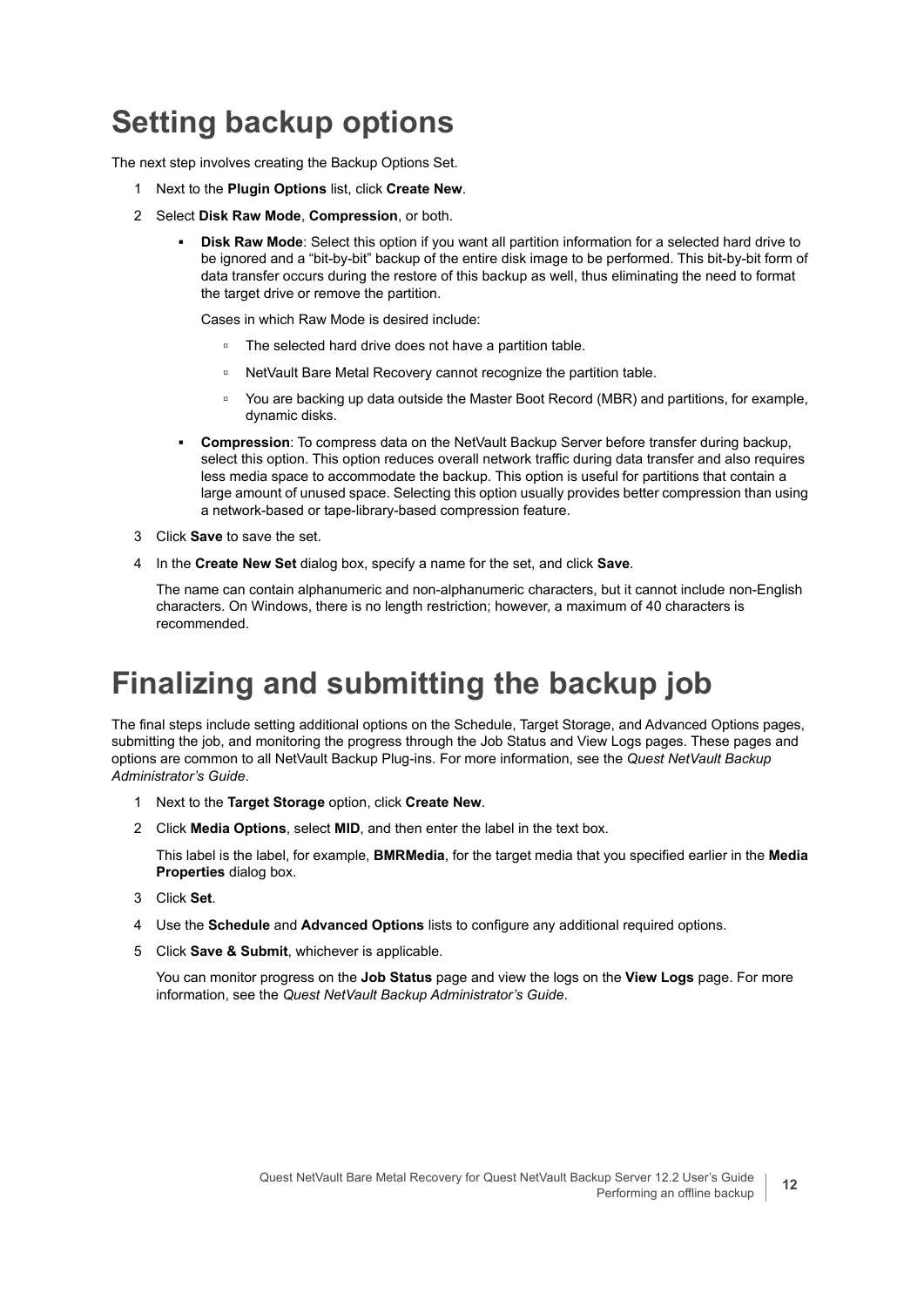# <span id="page-12-3"></span>**Performing an offline recovery**

- <span id="page-12-0"></span>**•** [Prerequisites for an offline recovery](#page-12-1)
- **•** [Booting into NetVault Bare Metal Recovery for NetVault Backup Server](#page-13-0)
- **•** [Importing the indexes to the NetVault Database](#page-13-1)
- **•** [Verifying access and availability of disks for restore](#page-14-0)
- **•** [Recovering the source NetVault Backup Server](#page-14-1)

### <span id="page-12-1"></span>**Prerequisites for an offline recovery**

Before recovering the NetVault Backup Server, the following conditions must be met:

- **•** Provide either a new disk or an existing disk that has had all existing partitions removed.
- **CAUTION: Even if there is no difference between the system devices in a backup and a restore, the order of the disks might be different. If the restored data is started without performing a rename, any data that exists on the disks is lost. To compare the information of the physical disk at backup and restore, note the** *Disk Geometry* **and** *Device Size* **at backup. For more information, see [Performing a](#page-12-2)  [restore in which Disk Numbers are different from the backup.](#page-12-2)**
	- **•** If your VM is based on Windows Server 2012 or 2012 R2, update the VMware configuration file to use the E1000 adapter. For more information, see [Using a Windows Server 2012-based virtual machine.](#page-6-5)

### <span id="page-12-2"></span>**Performing a restore in which Disk Numbers are different from the backup**

In some instances, the Disk Number assigned to a drive during backup might be different for the restore. To work around this issue, note the Disk ID and disk order displayed on the **Create Selection Set** page, use the **Plug-in**  *Offline Client* to boot the machine that is targeted for the restore, and then note whether the disk order is different. If the order is different, use the **Rename** option during the restore process to prevent data loss.

To determine whether the disk order is different, perform the following steps.

- 1 In the Navigation pane of the NetVault Backup WebUI on the NetVault Backup Server, click **Create Restore Job**.
- 2 On the **Create Restore Job Choose Saveset** page, select **Plug-in** *Server* from the **Plugin Type** list.
- 3 In the saveset table, double-click the applicable saveset to open it.
- 4 When the backed-up client machine is displayed, double-click it to open it and list the disks that were backed up.
- 5 Note the information displayed within the parentheses for each disk.
- 6 Use the Plug-in *Offline Client* to boot the NetVault Bare Metal Recovery for NetVault Backup Server Client that is targeted by the restore, access the NetVault Backup Server, and open the **NetVault Backup Selections** page.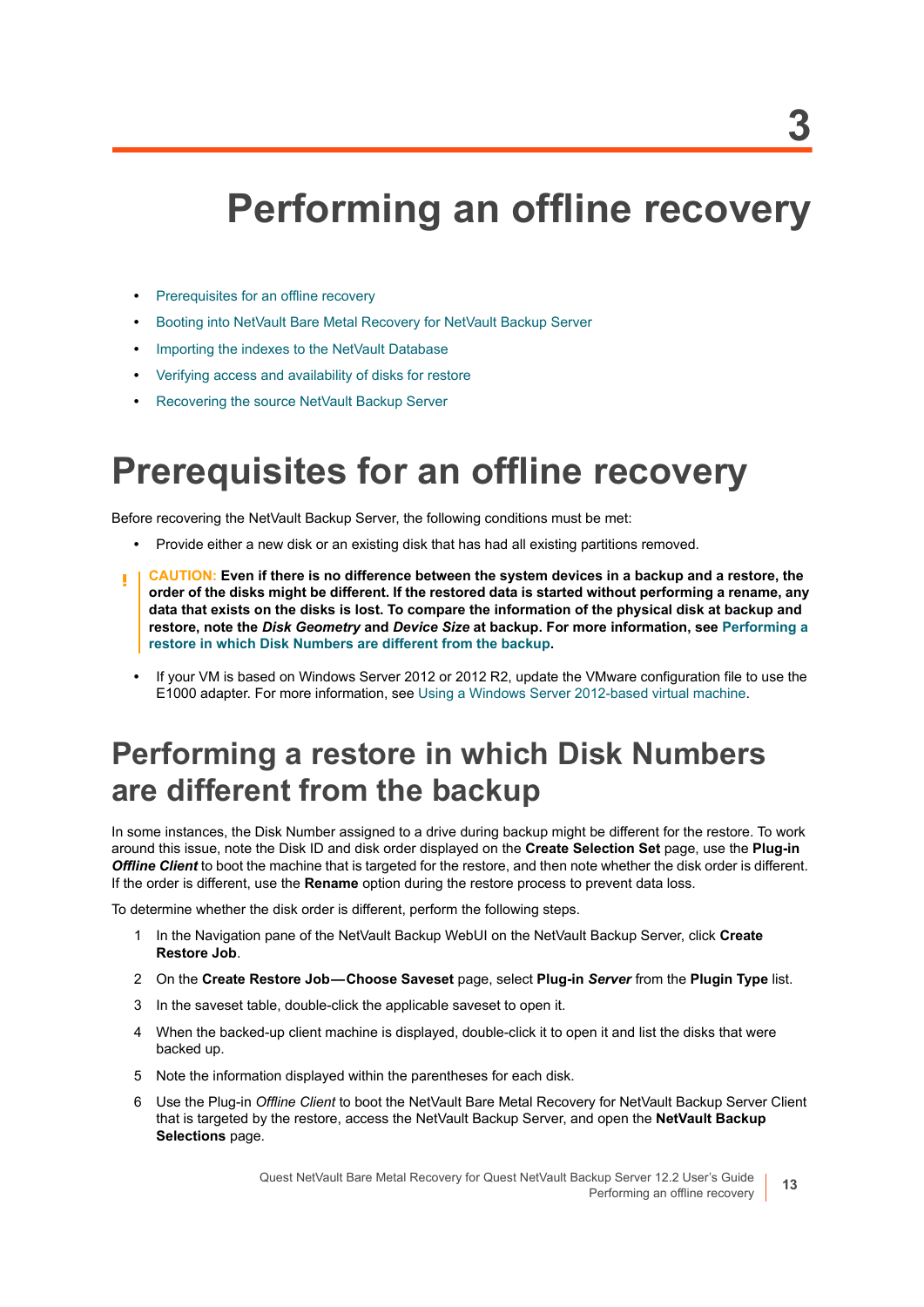7 Drill down to the disk-level of the client, and note the current disk order. If the order is different, use the Rename option during the restore.

# <span id="page-13-0"></span>**Booting into NetVault Bare Metal Recovery for NetVault Backup Server**

The first step in the recovery process is to use the NetVault Bare Metal Recovery for NetVault Backup Server CD to boot the machine. This process requires the CD previously created during the Offline Backup process.

Use the CD created in [Booting into NetVault Bare Metal Recovery for NetVault Backup Server](#page-6-6) to boot the server; if connected through a USB port, the port must use the 3.0 protocol or earlier.

The server boots into X graphical multiuser mode and starts NetVault Backup and the drdaemon process.

- 2 If you want to enable multipath support, perform the following steps:
	- a In the **NetVault Bare Metal Recovery Daemon** process terminal (command prompt), press **<Ctrl+C>** to stop the process.
	- b To open a new **NetVault Bare Metal Recovery Daemon** process terminal, double-click the **Terminal** icon on the desktop.
	- c At the command prompt, enter the following commands:

```
cd /vaultos_file
./drdaemon -o mpath
```
- **NOTE:** You can enter the **-o mpath** and **-p** *port\_number* options together.
- 3 Detect and add the locally-attached tape library or standalone tape device through NetVault Backup.

## <span id="page-13-1"></span>**Importing the indexes to the NetVault Database**

The next step is to select the dedicated DR target media for your recovery and import the indexes to the NetVault Database.

- 1 In the Navigation pane of the NetVault Backup WebUI, open the **Manage Devices** page.
- 2 On the **Manage Devices** page, click the **Manage Device** icon for the drive or slot that contains the media that was used during backup, for example, **BMRMedia**, and is now marked "**FOREIGN**."
- 3 On the **Tape Drive Management** page, click **Scan**.

NetVault Backup imports backup indexes stored on the FOREIGN media to the NetVault Database.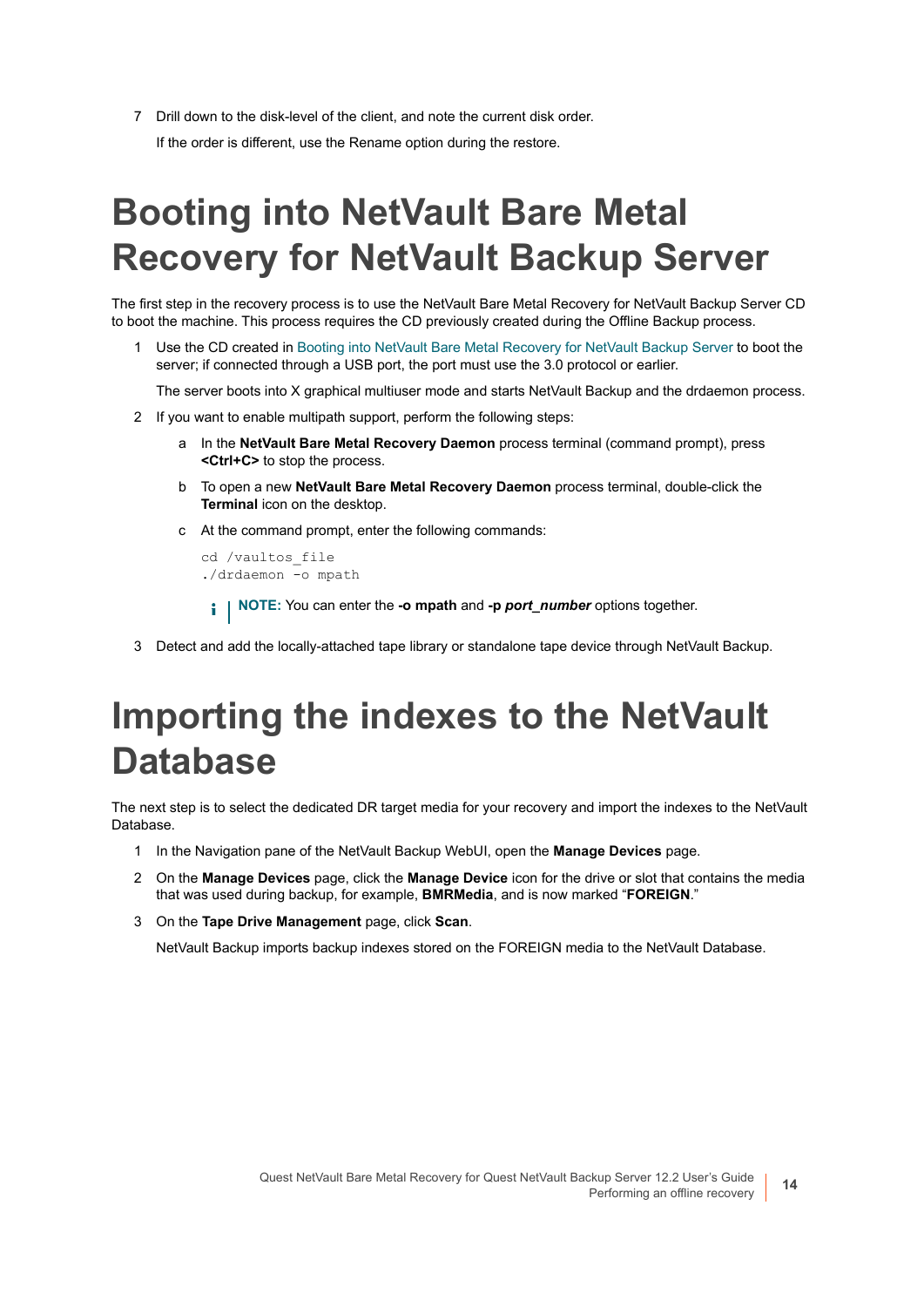# <span id="page-14-0"></span>**Verifying access and availability of disks for restore**

The next step is to verify access and disk availability of the new or target NetVault Backup Server.

- 1 From the NetVault Backup WebUI, open the **NetVault Backup Selections** page.
- 2 Double-click the NetVault Backup Server node.
- 3 Double-click the Plug-in *Server*, labeled **"VaultDR APM**," to open it.
- 4 When the **"self"** node is displayed, double-click it to display all disk device information for this NetVault Backup Server.

**IMPORTANT:** If there is no disk available, the recovery process cannot continue. i I

# <span id="page-14-1"></span>**Recovering the source NetVault Backup Server**

The final step in the recovery process is to restore the offline backup of the original NetVault Backup Server to the new or target NetVault Backup Server. To recover the server, complete steps outlined in the following topics.

- **•** [Prerequisites for recovery](#page-14-2)
- **•** [Selecting data for a restore](#page-15-0)
- **•** [Setting restore options](#page-15-1)
- **•** [Finalizing and submitting the restore job](#page-15-2)
- **CAUTION: Even if there is no difference between the system devices in a backup and a restore, the**  T. **order of the disks might be different. If the restored data is started without performing a rename, any data that exists on the disks is lost. To compare the information of the physical disk at backup and restore, note the** *Disk Geometry* **and** *Device Size* **at backup.**

**For version 1.1.6 and later, also compare the Disk ID of the targeted disk on the** *Create Selection Set*  **page to the Disk ID of the same disk on the** *NetVault Backup Selections* **page.**

**Quest strongly recommends that you disconnect all disks that contain critical data from the server before you boot NetVault Bare Metal Recovery for NetVault Backup Server.**

### <span id="page-14-2"></span>**Prerequisites for recovery**

A DR restore procedure is a delicate operation. Before setting up and running a DR restore, ensure that the following prerequisites have been met:

- **Ensure that device filenames match**: The target device name on the NetVault Bare Metal Recovery Client, for example, Disk 0 (IDE), must be the same as it was at the time of backup.
	- **IMPORTANT:** When relocating a DR backup, ensure that the hard disk installed on the new f. relocation target has the same name as the hard disk that existed in the original target.
- **Gather noted Device Size and Disk Geometry information**: This information should have been noted before the backup. Have this information handy to complete the restore properly.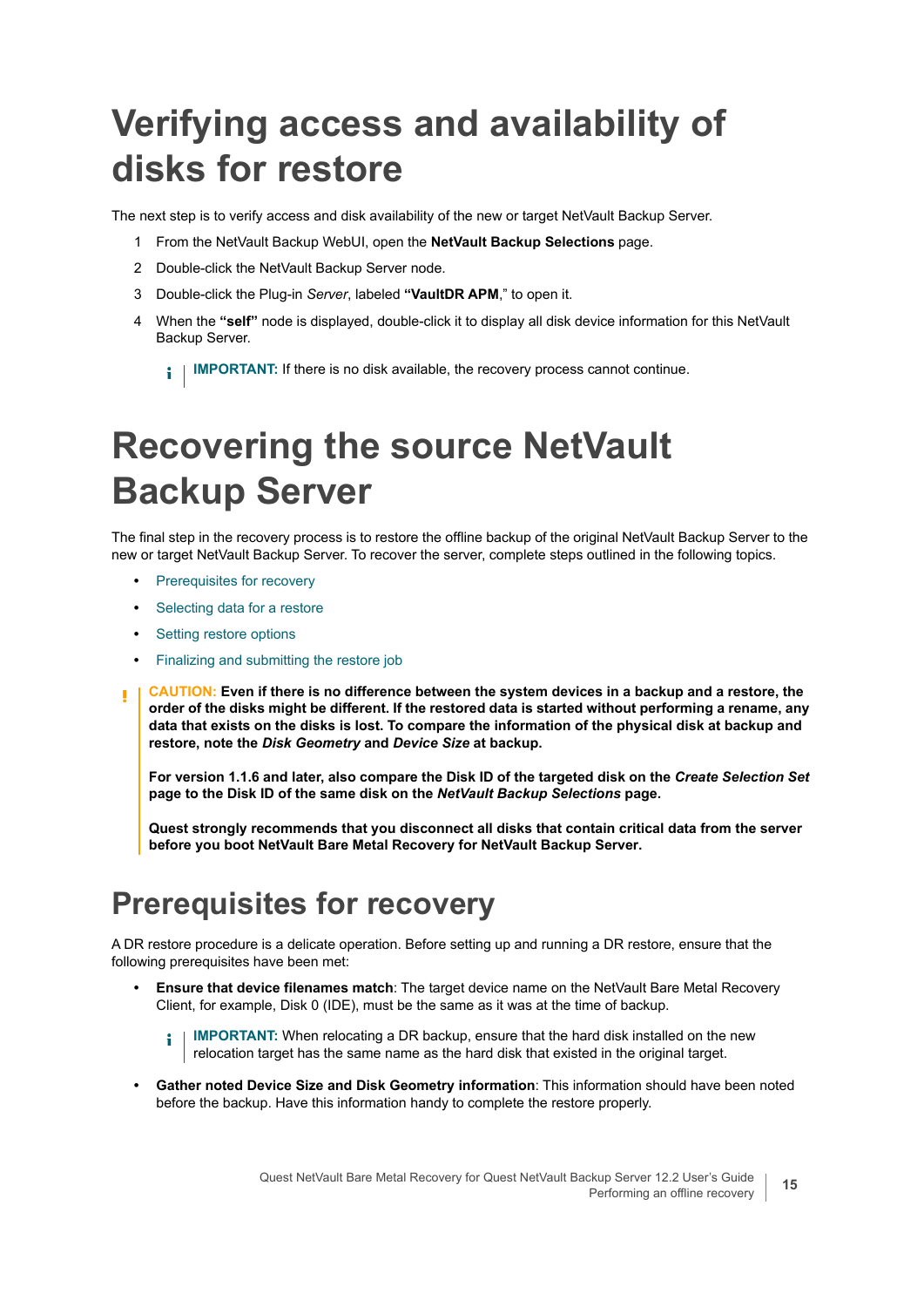### <span id="page-15-0"></span>**Selecting data for a restore**

- 1 In the Navigation pane, click **Create Restore Job**.
- 2 On the **Create Restore Job Choose Saveset** page, select **VaultDR APM** from the **Plugin Type** list.
- 3 To filter the items displayed in the saveset table further, use the **Client**, **Date**, and **Job ID** lists.

The table displays the saveset name (job title and saveset ID), creation date and time, and size. By default, the list is sorted by creation date.

4 In the saveset table, select the applicable item.

When you select a saveset, the following details are displayed in the **Saveset Information** area: Job ID, job title, server name, client name, plug-in name, saveset date and time, retirement setting, Incremental Backup or not, Archive or not, saveset size, and snapshot-based backup or not.

- 5 Click **Next**.
- 6 On the **Create Selection Set** page, select the data that you want to restore.

Select a single disk, all disks, all partitions, or a single partition of each disk to restore.

### <span id="page-15-1"></span>**Setting restore options**

On the **Create Selection Set** page, click **Edit Plugin Options**, and configure the following parameters on the **Options** tab:

- **•** Ensure that **Physical Machine** is the selected **Restore Type**.
- **•** In the **Restore Name** box of the **Physical Recovery Options** section, verify that the correct name is displayed.

By default, the value in this field is the name of the NetVault Backup Server from which this backup was originally performed, based on the backup saveset selected from the **Create Selection Set** page. This name is associated with a specific IP address that was previously configured. If this value is left at its default setting, selected data is restored to a machine that uses the same information as the machine that was originally backed up.

### <span id="page-15-2"></span>**Finalizing and submitting the restore job**

The final steps include setting additional options on the Schedule, Source Options, and Advanced Options pages, submitting the job, and monitoring the progress through the Job Status and View Logs pages. These pages and options are common to all NetVault Backup Plug-ins. For more information, see the *Quest NetVault Backup Administrator's Guide*.

- 1 To save the settings, click **Ok**, and then click **Next**.
- 2 In **Job Name**, specify a name for the job if you do not want to use the default setting.

Assign a descriptive name that lets you easily identify the job when monitoring its progress. The job name can contain alphanumeric and non-alphanumeric characters, but it cannot include non-English characters. On Linux, the name can have a maximum of 200 characters. On Windows, there is no length restriction. However, a maximum of 40 characters is recommended on all platforms.

- 3 In the **Target Client** list, select the machine on which you want to restore the data.
	- **TIP:** You can also click **Choose**, and then locate and select the applicable client in the **Choose the**  f. **Target Client** dialog box.
- 4 Use the **Schedule**, **Source Options**, and **Advanced Options** lists to configure any additional required options.
- 5 Click **Save** or **Save & Submit**, whichever is applicable.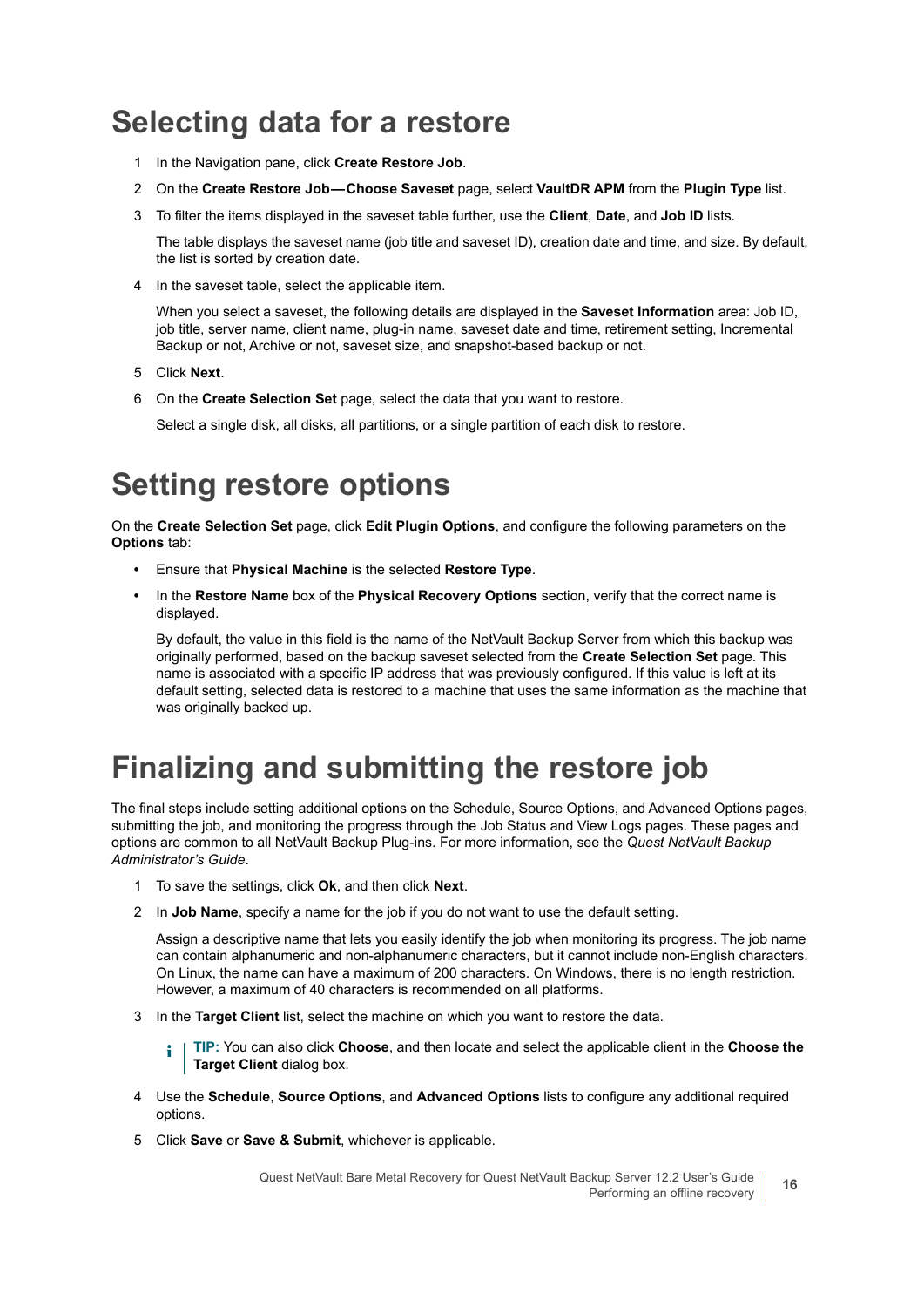You can monitor progress on the **Job Status** page and view the logs on the **View Logs** page. For more information, see the *Quest NetVault Backup Administrator's Guide*.